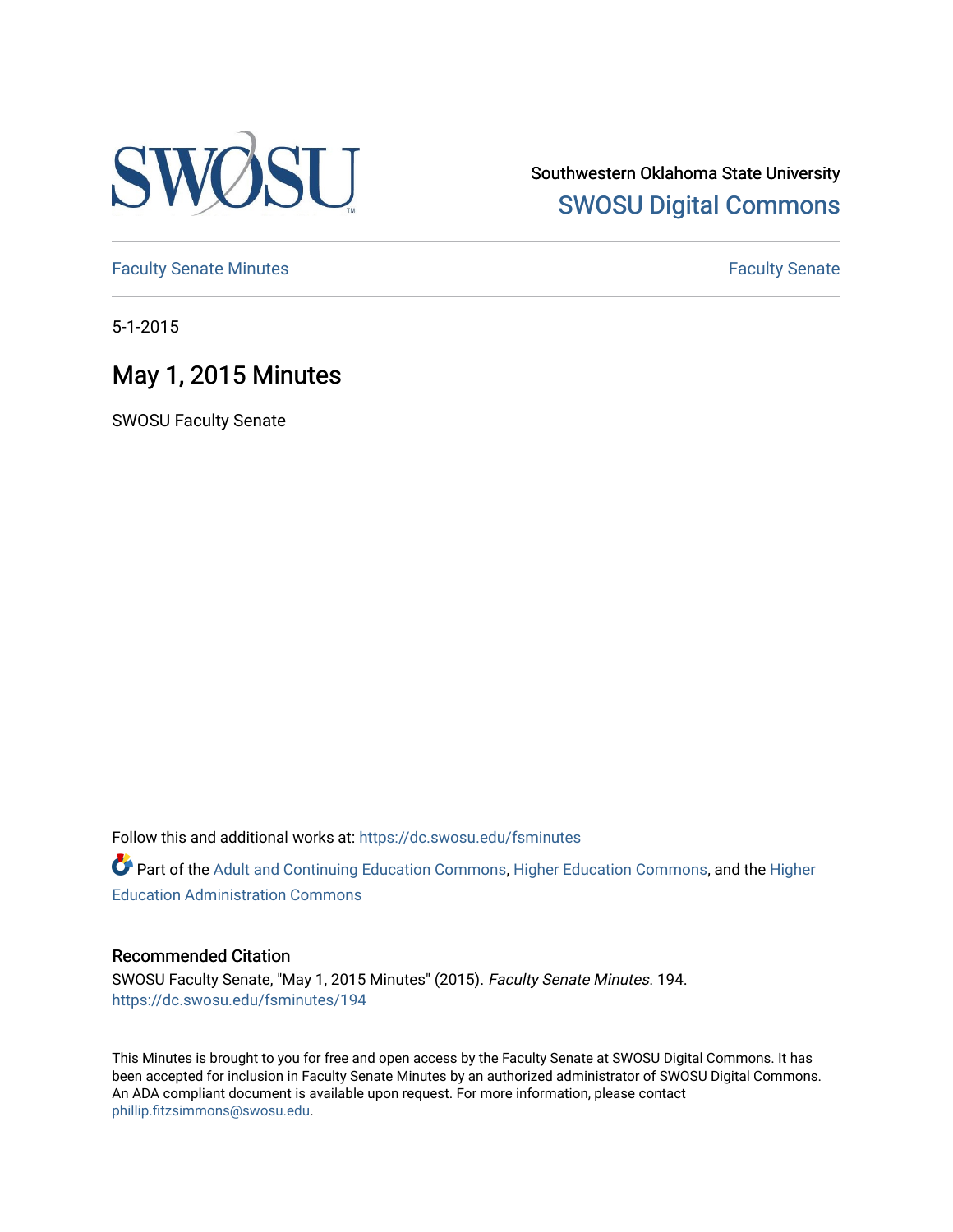# **Southwestern Oklahoma State University**

## **Faculty Senate Meeting May 1, 2015**

## **Approved Minutes**

- **I. CALL TO ORDER**: Faculty Senate President Evette Meliza called the May meeting of the Faculty Senate to order at 2:02 pm in Education 201.
- **II. ESTABLISHMENT OF A QUORUM**: The following members were in attendance: Jimena Aracena, Muatasem Ubeidat (for Arden Aspedon), Tammy Blatnick, John Bradshaw, Brad Bryant, Yu-Ling Chen (for Stacey DiPaolo), John Hayden (for Jerry Dunn), Jared Edwards, Fred Gates, Kristin Montarella (for Tiffany Kessler), Doug Linder, Jim Long, Scott Long, Kris Mahlock, Krista Brooks (for Kristin Montarella), Tom McNamara, Evette Meliza, Bo Pagliasotti, Cynthia Pena, Jonathan Woltz (for Linda Pye), Ann Russell, Lisa Schroeder, Karen Sweeney, Wayne Trail, and Trisha Wald.
- **III. CERTIFICATION OF SUBSTITUTES:** Muatasem Ubeidat attended in place of Arden Aspedon, Yu-Ling Chen replaced Stacey DiPaolo, John Hayden took the place of Jerry Dunn, Kristin Montarella attended in place of Tiffany Kessler, Krista Brooks was at the meeting in the seat of Kristen Montarella, and Jonathan Woltz took the place of Linda Pye.
- **IV. PRESENTATION OF VISITORS:** Registrar Shamus Moore attended the meeting to present new business.
- **V. APPROVAL OF MINUTES:** The Minutes from the April meeting were approved through a voice vote, following a minor amendment.

### **VI. ANNOUNCEMENTS:**

- **A. Faculty Senate President Evette Meliza:**
	- **1. The Executive Council meeting is June 8, 2015. Faculty Senate President Jared Edwards will attend.**
	- **2. The Administrative Council meeting is June 8, 2015. Faculty Senate President Jared Edwards will attend.**
	- **3. From the meeting with the provost on April 29, 2015:** The concerns of the faculty regarding compliance with new interpretations of federal regulations regarding accessibility were brought to Dr. South. The administration understands that Fall 2015 may not be reasonable for full adoption. However, we seek to remain pro-active on this matter.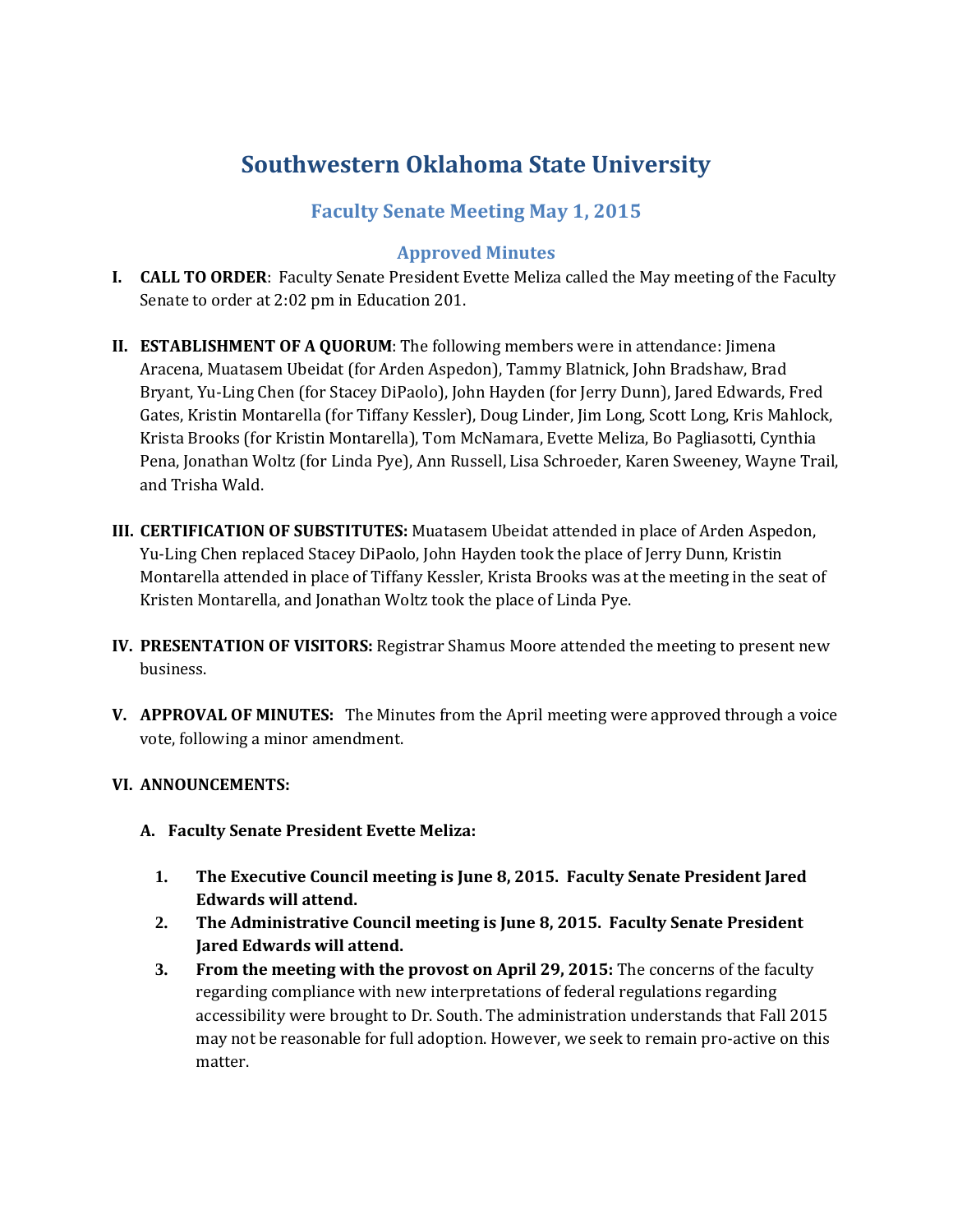**4.** The Faculty Senate wishes a long and healthy retirement to Kathy Brooks, Arden Aspedon, Les Crall, Ralph May, Warren Moseley, Valerie Reimers, Helen Maxson, Viki Craig, Ray Read, Marion Prichard, and Richard Stowe.

## **B. Faculty Senate Secretary/Treasurer Tom McNamara :**

**1.** Please sign the roll sheet.

| Treasurer's Report: |                                    |                                                   |                        |  |  |  |
|---------------------|------------------------------------|---------------------------------------------------|------------------------|--|--|--|
| a.                  | <b>BancFirst Checking Account:</b> | April Meeting Balance:<br><b>CURRENT BALANCE:</b> | \$1865.94<br>\$1865.94 |  |  |  |
|                     | b. University Account:             | April Meeting balance:<br><b>CURRENT BALANCE:</b> | \$105.01<br>\$105.01   |  |  |  |

- **C. President-Elect Jared Edwards:** The new guidelines for the Tenure and Promotion process allow departments to create standing documents detailing acceptable scholarly activity in their discipline. Faculty members might remind their chairs to take advantage of this. Completed documents should be sent to the provost.
- **D. Past President Fred Gates:** Past-President Gates remarked that it has been a pleasure to serve as a Faculty Senator/Officer over the past seven years. Note that Dr. Gates will continue to serve on the Faculty Advisory Council, and will keep our incoming Faculty Senate President up to date on these matters.
- **E. Student Government Representative:** There was no Student Government Representative at the meeting.

### **VII.REPORTS FROM STANDING AND AD HOC COMMITTEES:** No reports were presented.

### **VIII. UNFINISHED BUSINESS:** There was no unfinished business from the March meeting.

#### **IX. NEW BUSINESS:**

2015-2015 Faculty Senate President Jared Edwards presided over the rest of the meeting.

- 1. We thank the following retiring Senators for their service: Dr. Stacey DiPaolo, Dr. Fred Gates, Dr. Jerry Dunn, Dr. Kristin Montarella, Mr. Jim Long, Dr. Tom McNamara, Dr. Arden Aspedon and Dr. Jimena Aracena.
- 2. We welcome back the following Senators who are continuing in new or partial terms: Dr. Tom McNamara, Ms. Linda Pye, Dr. Kristin Griffeath, Dr. Jerry Dunn, Mr. Jim Long, Dr. Stacey DiPaolo and Dr. Muatasem Ubeidat.
- 3. We welcome the following new Senators serving until 2018: Dr. Ron Koehn, Dr. Sunu Kodumthara, Dr. Krista Brooks, Dr. Marcy Tanner, and Dr. Lisa Castle.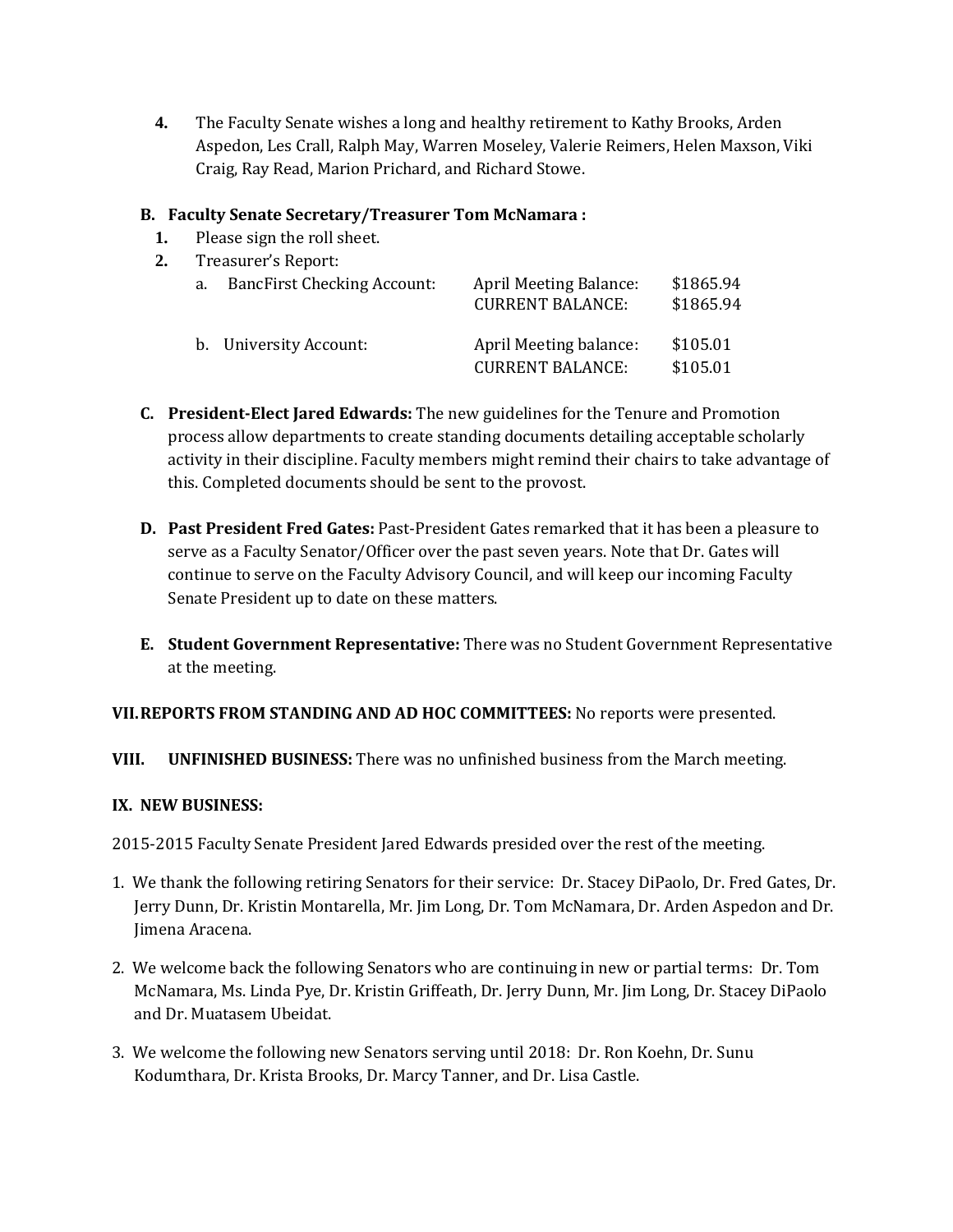- 4. Future Faculty Meetings are listed in Appendix A.
- 5. Faculty Senate Committee assignments. Please sign up for two committees and indicate your first and second choice. Also, please indicate which committee(s), if any, you would be willing to chair.
- 6. Dr. Mapopa Sanga, the Instructional Designer in Distance and eLearning is a tenure track faculty member. He was originally hired as a non-tenure track faculty member, but the position was converted. The position is currently unaffiliated for committee membership, faculty senate representation, and tenure and promotion review purposes. The provost has asked us to address this issue. For multiple reasons, inclusion with the CAAP and Library groups may be the most appropriate placement. Does the senate wish to move forward with this plan, suggest a different option, or send this out to committee for consideration? Appropriate motions will be welcome.

**Faculty Senate Motion 2015 – 05-01:** The Faculty Senate proposes to add Dr. Mapopa Sanga's Instructional Designer in Distance and eLearning position to CAAP and Library groups for appropriate purposes, not including representation in the Faculty Senate.

**Amendment to Faculty Senate Motion 2015 – 05-01:** The Faculty Senate proposes to send to the appropriate committee, chosen by President Jared Edwards, the issue of whether or not to add Dr. Mapopa Sanga's Instructional Designer in Distance and eLearning position to CAAP and Library groups for appropriate purposes.

The amendment passed following a voice vote with no opposition.

The motion, as amended, was passed following a show of hands vote of 18-5.

**Faculty Senate Motion 2015 – 05-02:** Faculty who teach online courses shall be evaluated by their peers using a form that pertains to the facilitation and teaching of online courses.

See attached draft sample form.

**Rationale**: More and more online courses are being offered at SWOSU to accommodate the changing needs of our students, and as such, we feel it is necessary for our Peers to have an instrument that could be used to evaluate the facilitation or teaching of Online Courses. A revised Faculty Peer Observation form that can be used for Online Courses has been requested by many online instructors. We are proposing a review period of one week of the online course and a change of questions which pertain to online courses.

The motion was tabled by a voice vote with no opposition.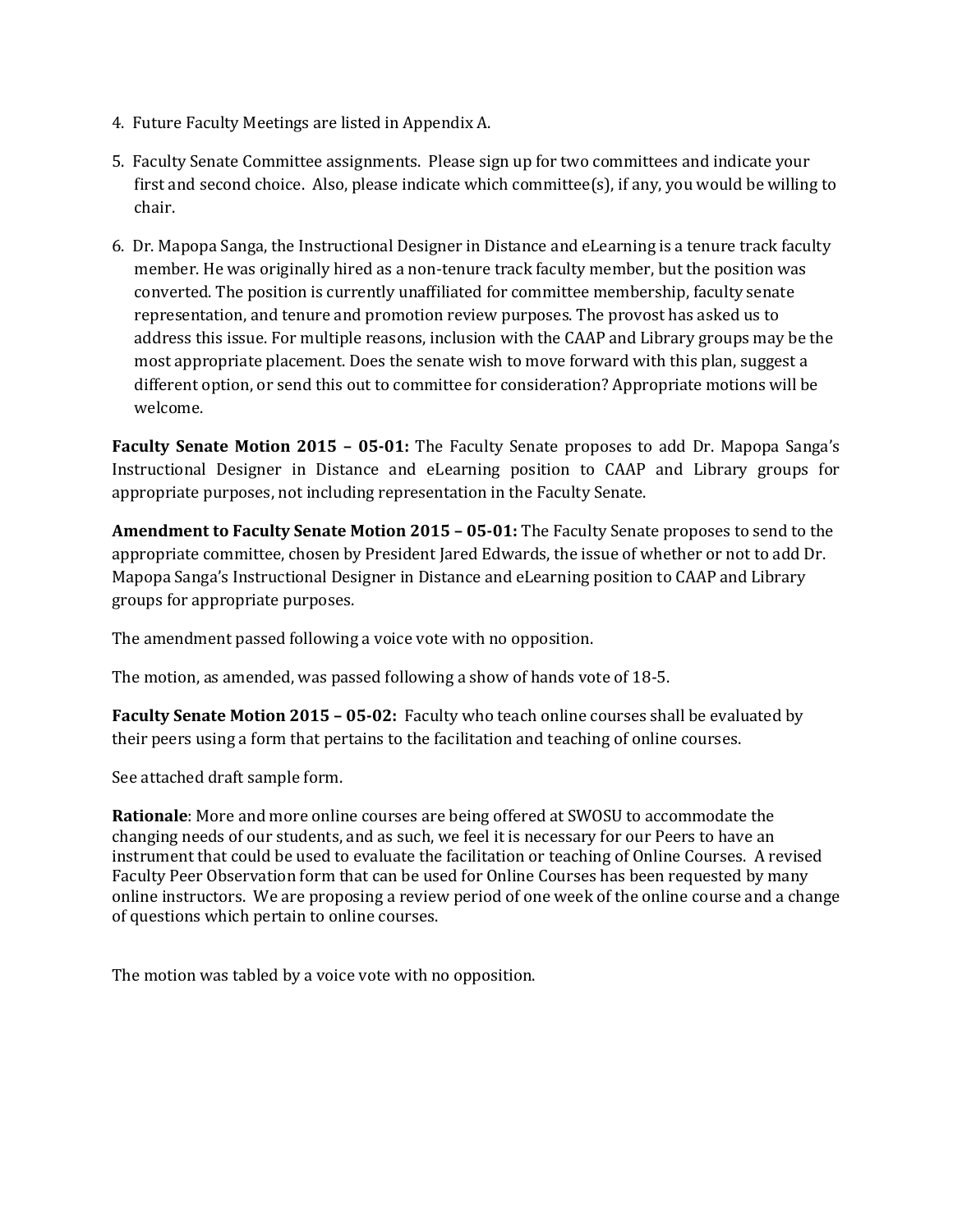**Faculty Senate Motion 2015 – 05-03:** The Faculty Senate proposes to eliminate processing drop forms for students after the guaranteed W period by the SWOSU Registrar's office. Students may still withdraw with instructor permission up to five (5) days prior to the beginning of finals; however, all W/WF decisions after the guaranteed W period will be made by course instructors without Registrar involvement.

**Rationale:** In recent semesters, students have processed drop forms through the SWOSU Registrar's office after the guaranteed W period with non-authentic instructor signatures. Since the SWOSU Registrar does not have a way to guarantee the veracity of instructor signatures, that decision should be made entirely by the course instructor.

The motion passed following a voice vote with no opposition.

**X. Adjournment:** Meeting adjourned at 2:49 P.M. by a voice vote with no opposition.

Respectfully submitted,

Jared Edwards, Incoming Faculty Senate President

Trisha Wald, Incoming Faculty Senate Secretary

Evette Meliza, Outgoing Faculty Senate President

Tom McNamara, Outgoing Faculty Senate Secretary

**Next Meeting:**

**Tuesday, June 23 at 3:00 PM**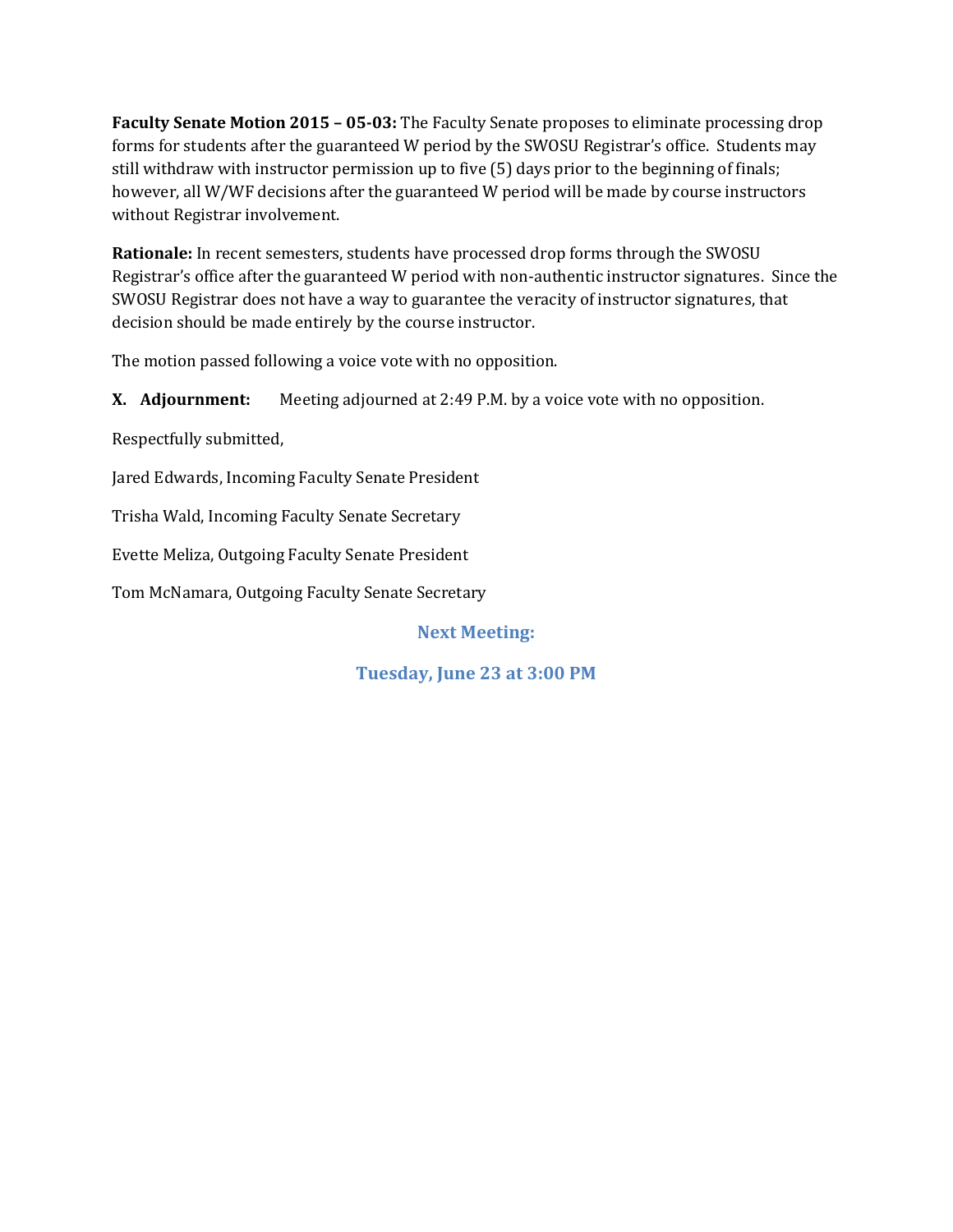#### Appendix A

15-16 Faculty Senate Meeting dates and times

Meetings in Education 201

Summer 2015—Tuesdays at 3:00 (note that these are not the last Tuesdays of the Month)

June 23rd

July 21st

Fall 2015—Fridays at 2:00

August 28<sup>th</sup>

September 25<sup>th</sup>

October 30<sup>th</sup>

November 20<sup>th\*</sup>

December 11<sup>th\*</sup>

#### Spring 2016—Fridays at 2:00 except for the May Meeting

January 29<sup>th</sup>

February 26<sup>th</sup>

March 25<sup>th</sup>

April 29<sup>th</sup>

May 2 (Monday) at 4:00\*

\*--Fall and Spring Meetings that are not on the last Friday of the Month

Summer 2016--TBD